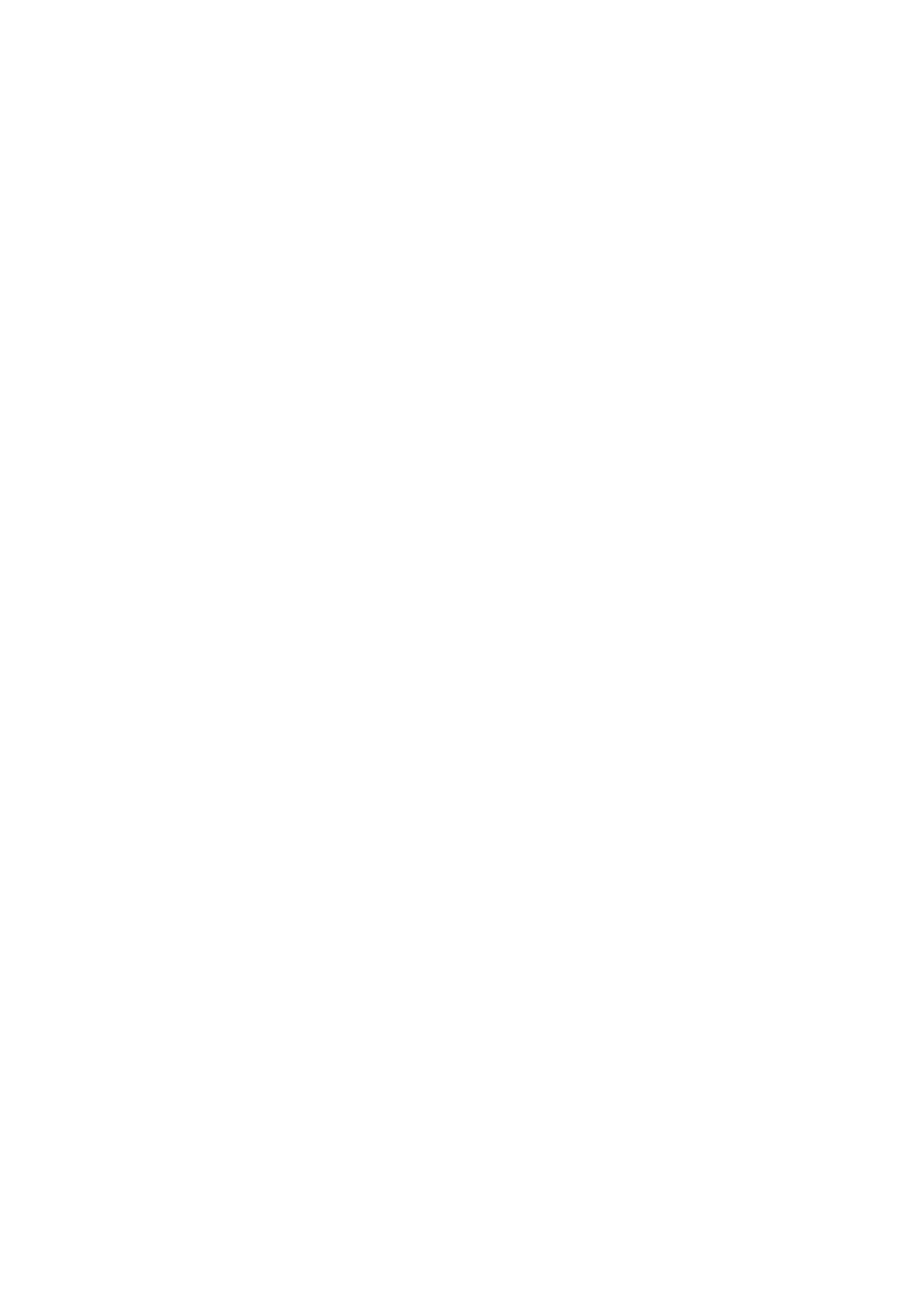

### Contents

| 1.  | <b>Policy Creation</b>                         |                |
|-----|------------------------------------------------|----------------|
| 2.  | <b>Policy Statement</b>                        | $\overline{2}$ |
| 3.  | <b>Implications</b>                            | 3              |
| 4.  | Children in Care School Policy Attachments     | $\overline{4}$ |
| 4.1 | Responsibility of the Headteacher              | 4              |
| 4.2 | Responsibility of the Governing Body _         | $\overline{4}$ |
| 4.3 | Procedures: the Governing Body will: _________ | $\overline{4}$ |
| 4.4 |                                                | 5              |
| 4.5 | The responsibility of all staff                | 6              |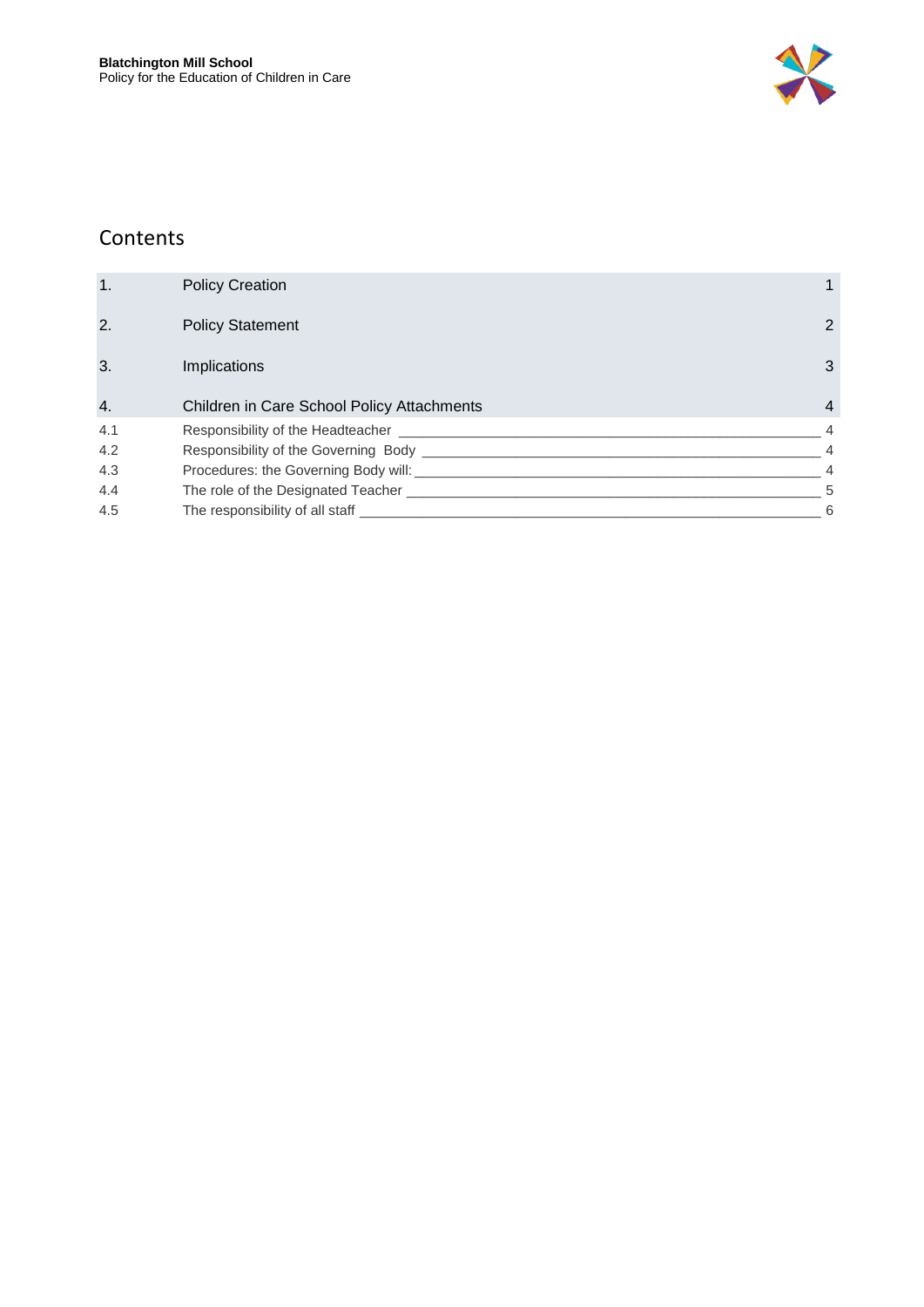

# <span id="page-3-0"></span>1. Policy Creation

| Initiated:            |                                                    |
|-----------------------|----------------------------------------------------|
| Groups Consulted:     | Governors<br><b>Staff</b>                          |
| Date Reviewed:        | December 2016                                      |
| Audience              | <b>Parents</b><br><b>Staff</b><br><b>Governors</b> |
| Policy located:       | <b>Portal (Staff and Parents)</b>                  |
| <b>Policy Format:</b> | Full                                               |
| Lead Member of Staff: | <b>Jason King</b>                                  |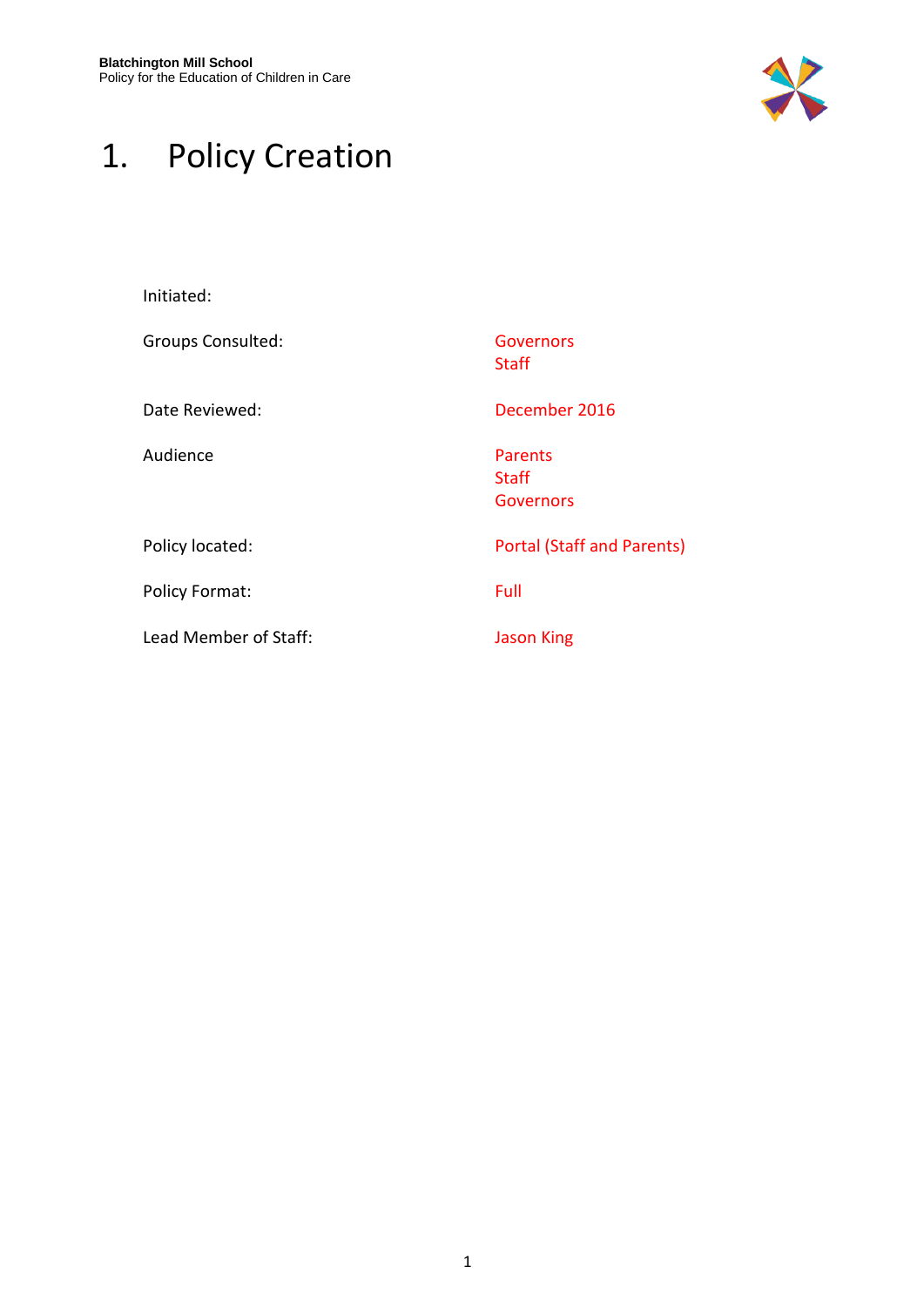

### <span id="page-4-0"></span>2. Policy Statement

Nationally, children in care significantly underachieve and are at greater risk of exclusion and of becoming NEET compared with their peers. Blatchington Mill School has a major part to play in ensuring that children in care are enabled to be healthy, stay safe, enjoy, achieve, make a positive contribution to society and achieve economic well-being, in line with Every Child Matters.

Helping children in care to succeed and providing a better future for them is a key priority for East/West Sussex/Brighton and Hove and other LAs. This policy takes account of:

- The County Council's duty under Section 52 of the Children Act 2004 to promote the educational achievement of Looked After Children (LAC).
- **Promoting the Education of Looked After Children : Statutory guidance for local authorities July 2014**
- **The Education (Admission of Looked After Children) (England) Regulations 2006.**
- Relevant DfES guidance to Governing Bodies (*Supporting Looked After Learners: A Practical Guide for School Governors*)*.*

Blatchington Mill School's approach to supporting the educational achievement of Children in Care is based on the following principles:

- **Prioritising education.**
- **Promoting attendance.**
- Targeting support.
- **Having high expectations.**
- **Promoting inclusion through challenging and changing attitudes.**
- Achieving stability and continuity.
- **Early intervention and priority action.**
- **Listening to children.**
- **Promoting health and wellbeing.**
- Reducing exclusions and promoting stability.
- **Working in partnership with carers, social workers and other professionals.**
- Protocol for CIC 2016-2017 (CIC on role 10)
- Each student has £1900 budget, £500 devolved directly to the school.
- £500 per child per year (April to April) is ring fenced in the school budget.
- Any support beyond the core £500 is applied through PEP and actioned by SW via Virtual School.
- A PEP meeting must be held every term and is set up SW/AYTL.
- **PEP paperwork must be circulated and completed prior to the PEP.**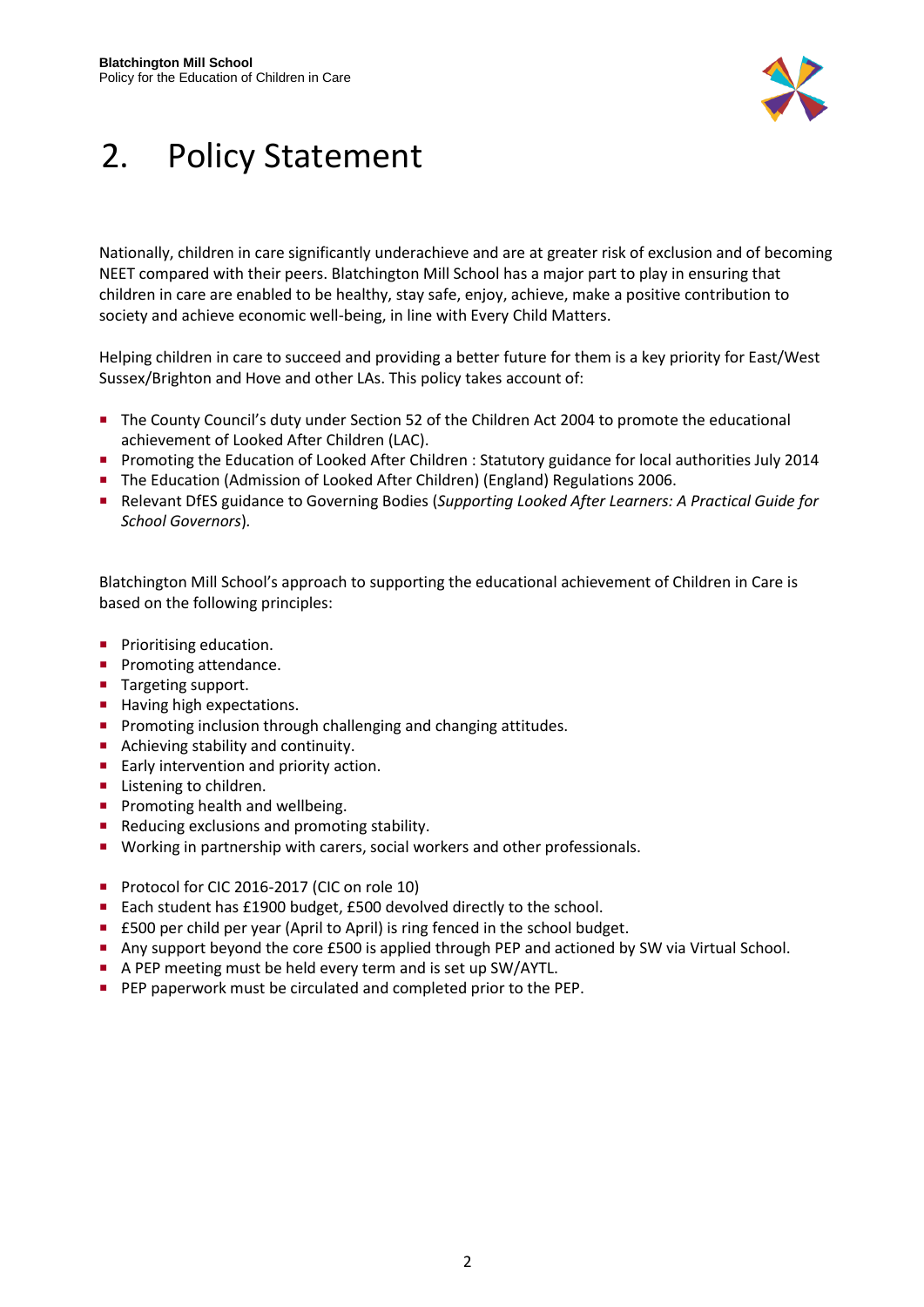

## <span id="page-5-0"></span>3. Implications

As for all our pupils, Blatchington Mill School is committed to helping every Child in Care to achieve the highest standards they can, including supporting aspirations to achieve in further and higher education. This can be measured by improvement in their achievements and attendance.

The Governing Body of Blatchington Mill School is committed to providing quality education for all pupils and will:

- Ensure Children in Care are prioritised in the school's oversubscription criteria, in line with the Education (Admission of Looked After Children) (England) Regulations 2006. (These require admissions authorities to give top priority for admission to CIC in their oversubscription criteria.
- **Ensure a Designated Teacher for Children in Care is identified and enabled to carry out the** responsibilities set out below
- **Ensure a Personal Education Plan is put in place, implemented and regularly reviewed every term for** every Child in Care, in line with Brighton and Hove guidance on Personal Education Plans.
- **IDENTIFY** a governor as Designated Governor for Children in Care.

The school will champion the needs of Children in Care, raise awareness and challenge negative stereotypes about them, in order to ensure that they achieve to the highest level possible.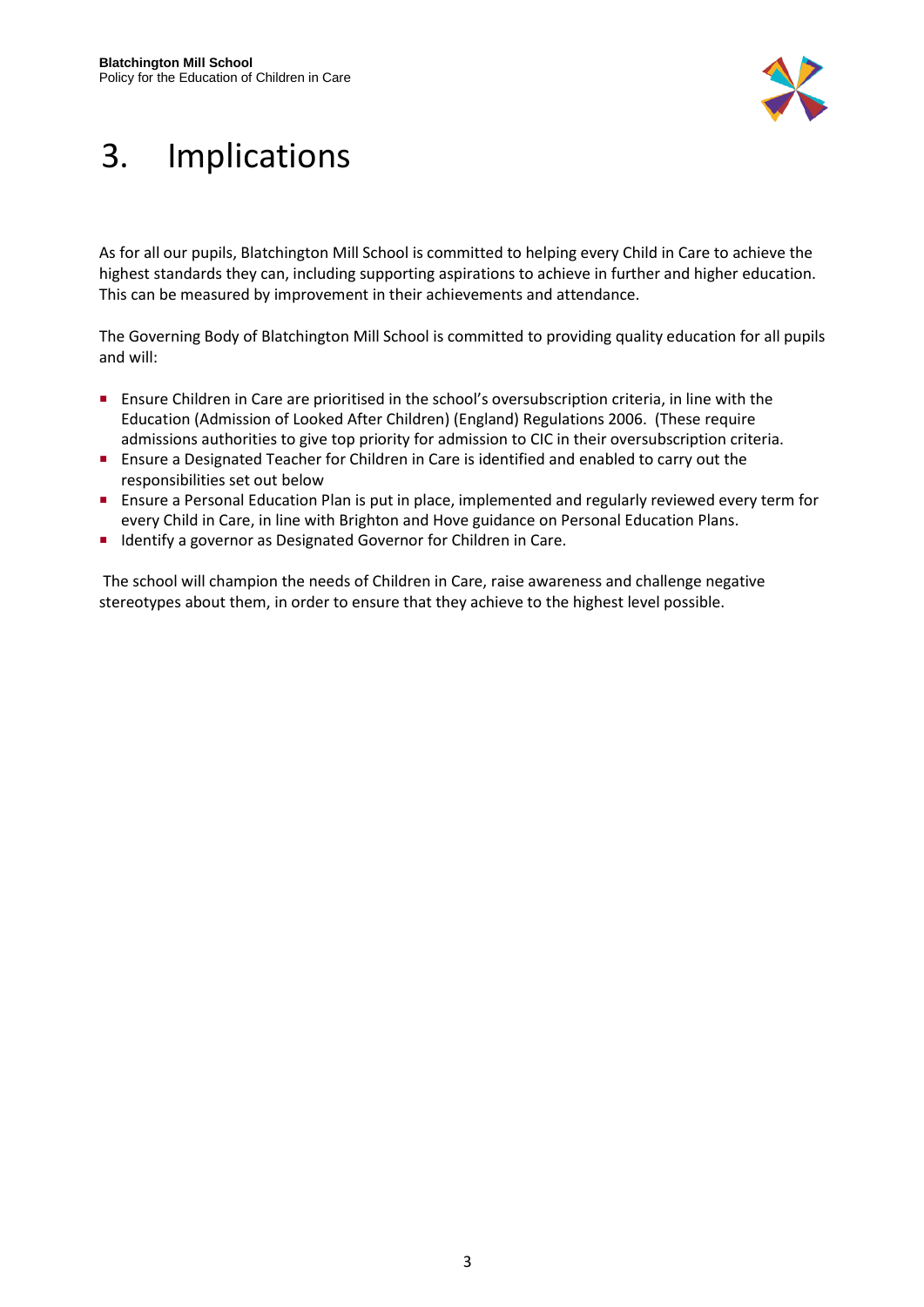

## <span id="page-6-0"></span>4. Children in Care School Policy Attachments

#### <span id="page-6-1"></span>4.1 Responsibility of the Headteacher

- Identify a Designated Teacher for Children in Care, whose role is set out below. It is essential that another appropriate person is identified quickly should the Designated Teacher leave the school or take sick leave.
- Ensure that procedures are in place to monitor the admission, progress, attendance and any exclusion of Children in Care and take action where progress, conduct or attendance is below expectations.
- Report on the progress, attendance and conduct of Children in Care. OFSTED now select a number of Children in Care, tracking their results and the support they have received.
- Ensure that staff in school receive relevant training and are aware of their responsibilities under this policy and related guidance.

#### <span id="page-6-2"></span>4.2 Responsibility of the Governing Body

- **If** Identify a nominated Governor for Children in Care.
- Ensure that all Governors are fully aware of the legal requirements and guidance on the education of Children in Care.
- **Ensure the school has an overview of the needs and progress of Children in Care.**

#### <span id="page-6-3"></span>4.3 Procedures: the Governing Body will:

- Oversee the academic progress of Children in Care, through an annual report (see below).
- Ensure that Children in Care are given top priority when applying for places in accordance with the school's oversubscription criteria.
- Work to prevent exclusions and reduce time out of school, by ensuring the school implements policies and procedures to ensure Children in Care achieve and enjoy their time at the school, by recognising the extra problems caused by excluding them and by not excluding them except as a last resort.
- Ensure that the school has a Designated Teacher, and that the Designated Teacher is enabled to carry out his or her responsibilities as below.
- **Support the Headteacher, the Designated Teacher and other staff in ensuring that the needs of** Children in Care are recognised and met.
- Receive a report once a year setting out:
	- 1. The number of looked-after pupils on the school's roll (if any).
	- 2. Their attendance, as a discreet group, compared to other pupils.
	- 3. Progress data as a summary report for KS3/4 and 5
	- 4. The number of fixed term and permanent exclusions (if any).
	- *5.* The destinations of pupils who leave the school.

*6.* The information for this report should be collected and reported in ways that preserve the anonymity and respect the confidentiality of the pupils concerned.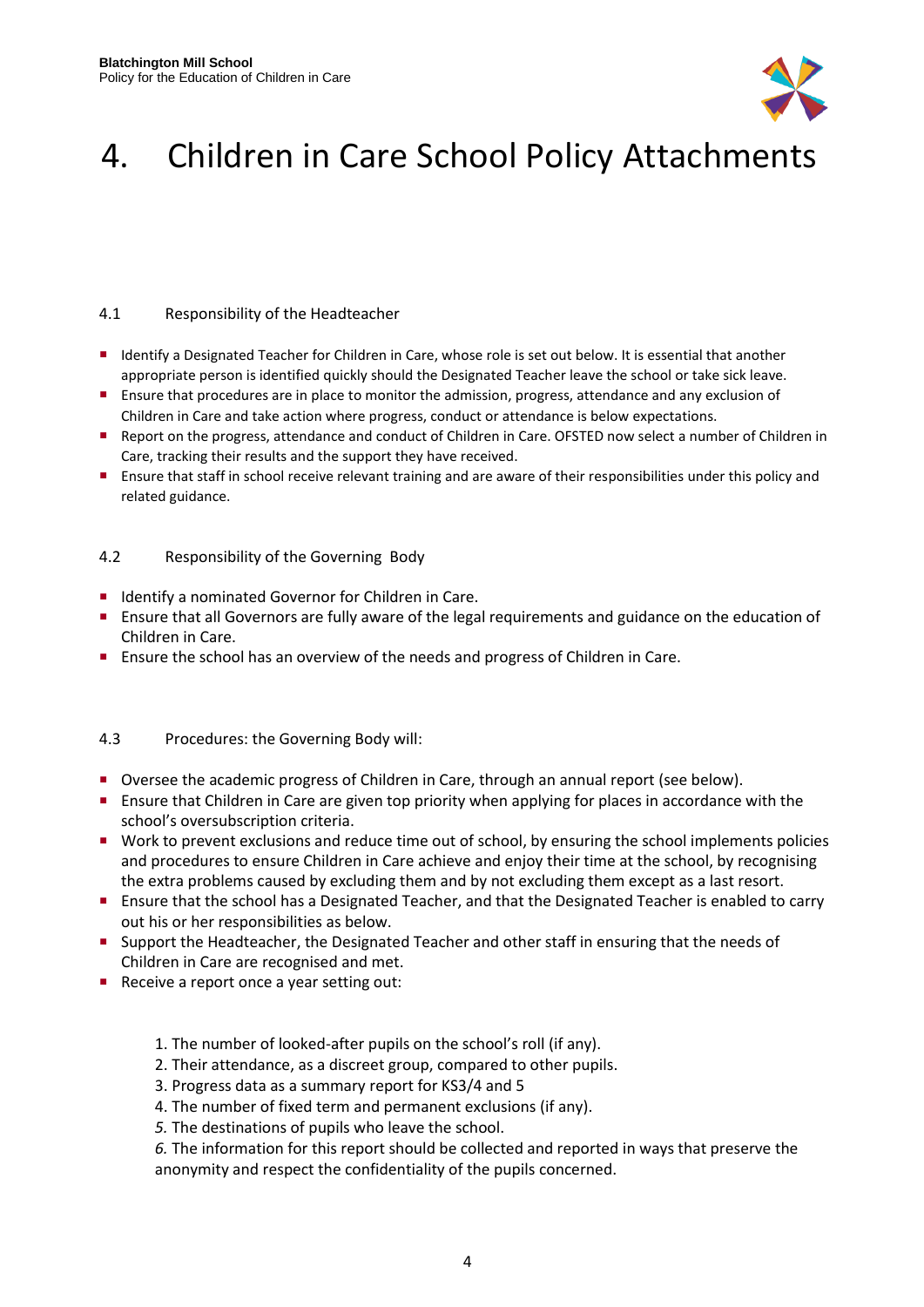

#### <span id="page-7-0"></span>4.4 The role of the Designated Teacher

Government Guidance says that the Designated Teacher should be "someone with sufficient authority to make things happen…[who] should be an advocate for Children in Care, assessing services and support, and ensuring that the school shares and supports high expectations for them."

Governors should be aware that all schools are already required to have a designated teacher for Children in Care. It is strongly recommended that this person should be a member of the Senior Management Team. Training for Designated Teachers has been and will continue to be available through the Virtual School Brighton and Hove. Governors should also be aware that OFSTED will focus on Children in Care, monitoring how the School has promoted their inclusion and attainment and the effectiveness of joint working with other services involved with them.

#### Our Designated Teacher will:

- Ensure a welcome and smooth induction for the child and their carer, using the Personal Education Plan to plan for that transition in consultation with the child's social worker and VSB&H.
- Ensure that a Personal Education Plan is completed by the AYTL with the child, the social worker, the foster carer and any other relevant people termly.
- Ensure that each Child in Care has an identified member of staff that they can talk to. This need not be the Designated Teacher, but should be based on the child's own wishes. *Members of staff who take on this role may need to be supported by someone from the school's pastoral staff. They should also be alert to any child protection issues, any disclosures that pupils may make, and know what action to take. The deputy designated teacher is also the deputy delegated safeguard lead.*
- Track academic progress and target support appropriately
- Co-ordinate any support for the child in care that is necessary within school.
- Ensure confidentiality for individual pupils, sharing personal information on a need to know basis.
- Encourage children in care to join in extra-curricular activities and out of school learning.
- **Ensure, as far as possible, attendance at planning and review meetings.**
- Act as an advisor to staff and Governors, raising their awareness of the needs of Children in Care.
- Set up timely meetings with relevant parties where the pupil is experiencing difficulties in school or is at risk of exclusion.
- Ensure the speedy transfer of information between individuals, agencies and if the pupil changes school to a new school.
- Be pro-active in supporting transition and planning when moving to a new phase in education.
- Track academic progress and target support appropriately.
- Promote inclusion in all areas of school life.
- Be aware that a high number Children in Care say they are bullied, so will actively monitor and prevent bullying in school by raising awareness through the school's anti-bullying policy.
- Raise awareness in secondary schools that Children in Care are automatically entitled to an allowance (the Bursary) if they go into the sixth form.